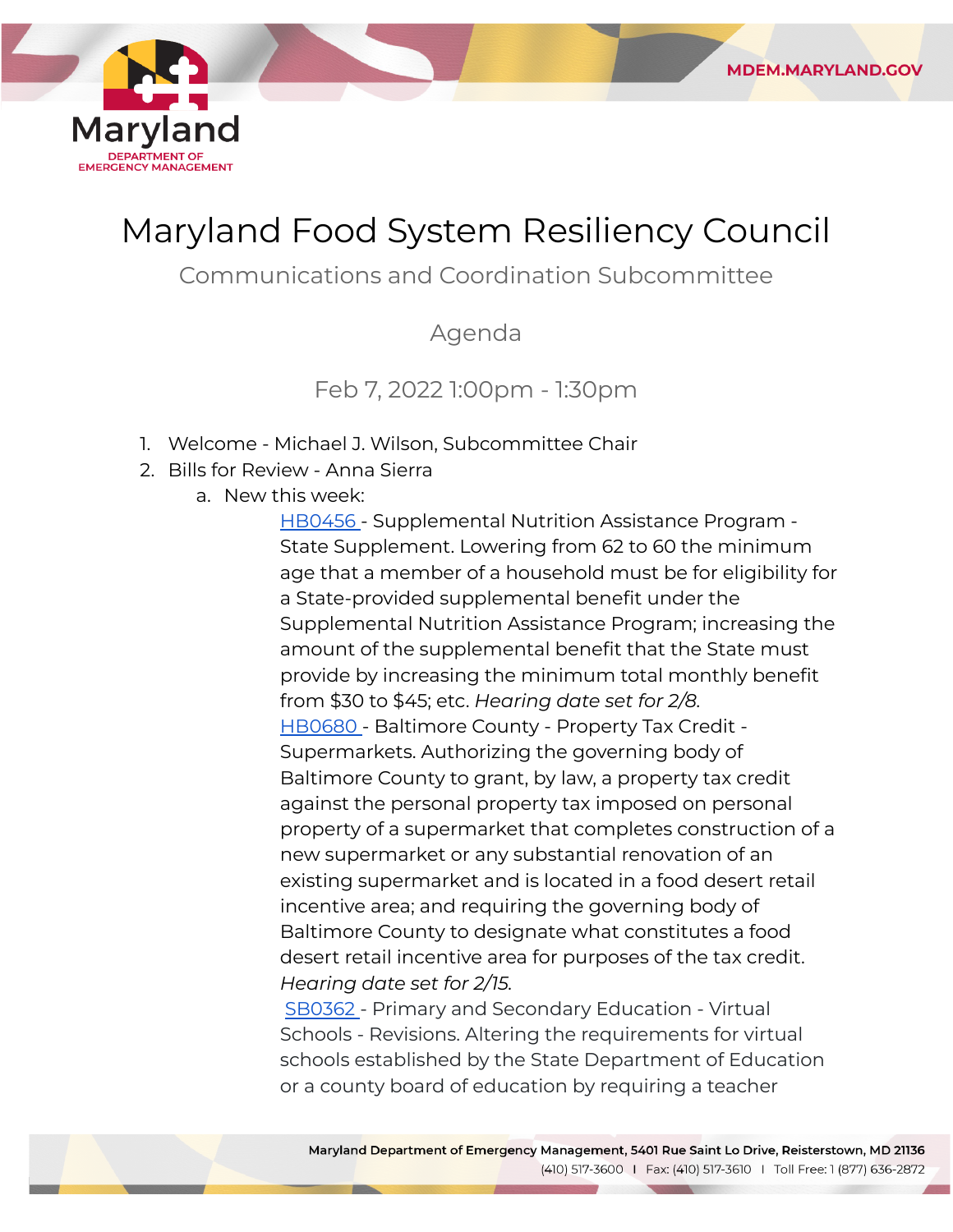

 education program to include training in the skills and techniques for teaching effectively in a virtual learning environment; authorizing a county board to establish one virtual school but may not include classes for prekindergarten or kindergarten students; prohibiting more than 10% of the students from a single public school to enroll in a virtual school in the county; etc. *No hearing date set.*

## b. Updates:

- i. [SB0378](https://mgaleg.maryland.gov/mgawebsite/Legislation/Details/sb0378?ys=2022RS)[/HB0646](https://mgaleg.maryland.gov/mgawebsite/Legislation/Details/HB0646?ys=2022RS) Tri-County Council for Southern Maryland - Funding for Southern Maryland Agricultural Development  Commission - *Crossfiled in the House*; *no House hearing date set.*
- ii. [SB0437](https://mgaleg.maryland.gov/mgawebsite/Legislation/Details/sb0437?ys=2022RS) ([HB0540](https://mgaleg.maryland.gov/mgawebsite/Legislation/Details/hb0540?ys=2022RS)) Agriculture University of Maryland Extension - Urban Farmer Assistance - *House hearing set for 2/22.*
- c. Hearing Schedule Week of 2/7 (see table below)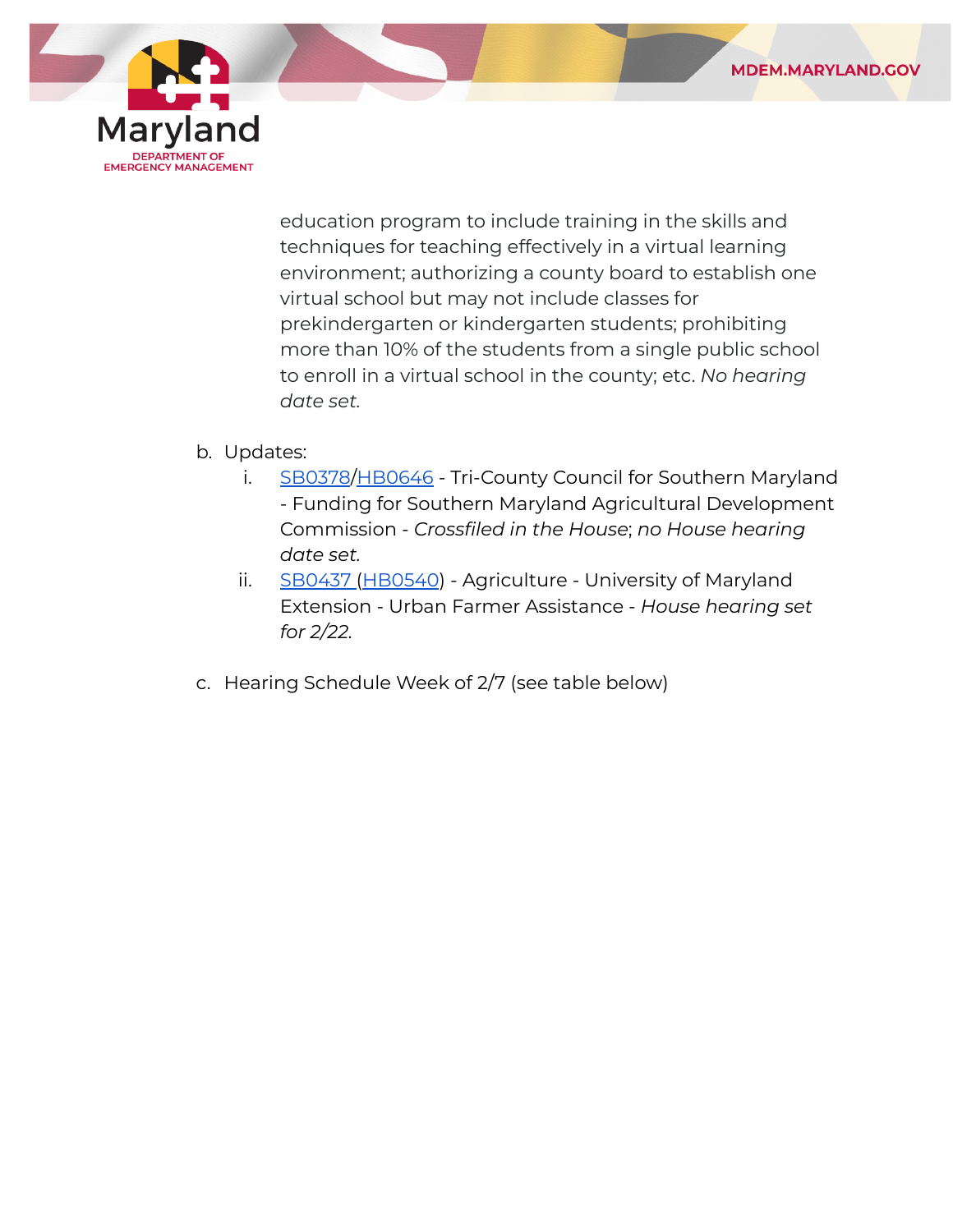

3. Hearing Schedule Week of 2/7

| Bill#<br>(Crossfile)      | <b>Title</b>                                                                                                          | Sponsor(s)                  | <b>Hearing Schedule</b>                                                          | <b>Notes</b>  |  |
|---------------------------|-----------------------------------------------------------------------------------------------------------------------|-----------------------------|----------------------------------------------------------------------------------|---------------|--|
|                           |                                                                                                                       | <b>Support</b>              |                                                                                  |               |  |
|                           | No bills currently scheduled for hearings this week.                                                                  |                             |                                                                                  |               |  |
|                           |                                                                                                                       | <b>Monitor</b>              |                                                                                  |               |  |
| SB0014<br>(HB0100)        | Sustainable Maryland Program<br>Fund - Establishment                                                                  | <b>Senator Elfreth</b>      | Education, Health,<br>and Environmental<br><b>Affairs</b><br>2/09/2022 - 1:00 PM |               |  |
| <b>SB0378</b><br>(HB0646) | Tri-County Council for Southern<br>Maryland - Funding for Southern<br>Maryland Agricultural<br>Development Commission | <b>Senator Jackson</b>      | <b>Budget and</b><br><b>Taxation</b><br>2/09/2022 - 1:00 PM                      |               |  |
| <b>No position</b>        |                                                                                                                       |                             |                                                                                  |               |  |
| <b>HB0456</b>             | <b>Supplemental Nutrition</b><br>Assistance Program - State<br>Supplement                                             | Delegate<br>Valentino-Smith | Appropriations<br>2/08/2022 - 1:00 PM                                            | New this week |  |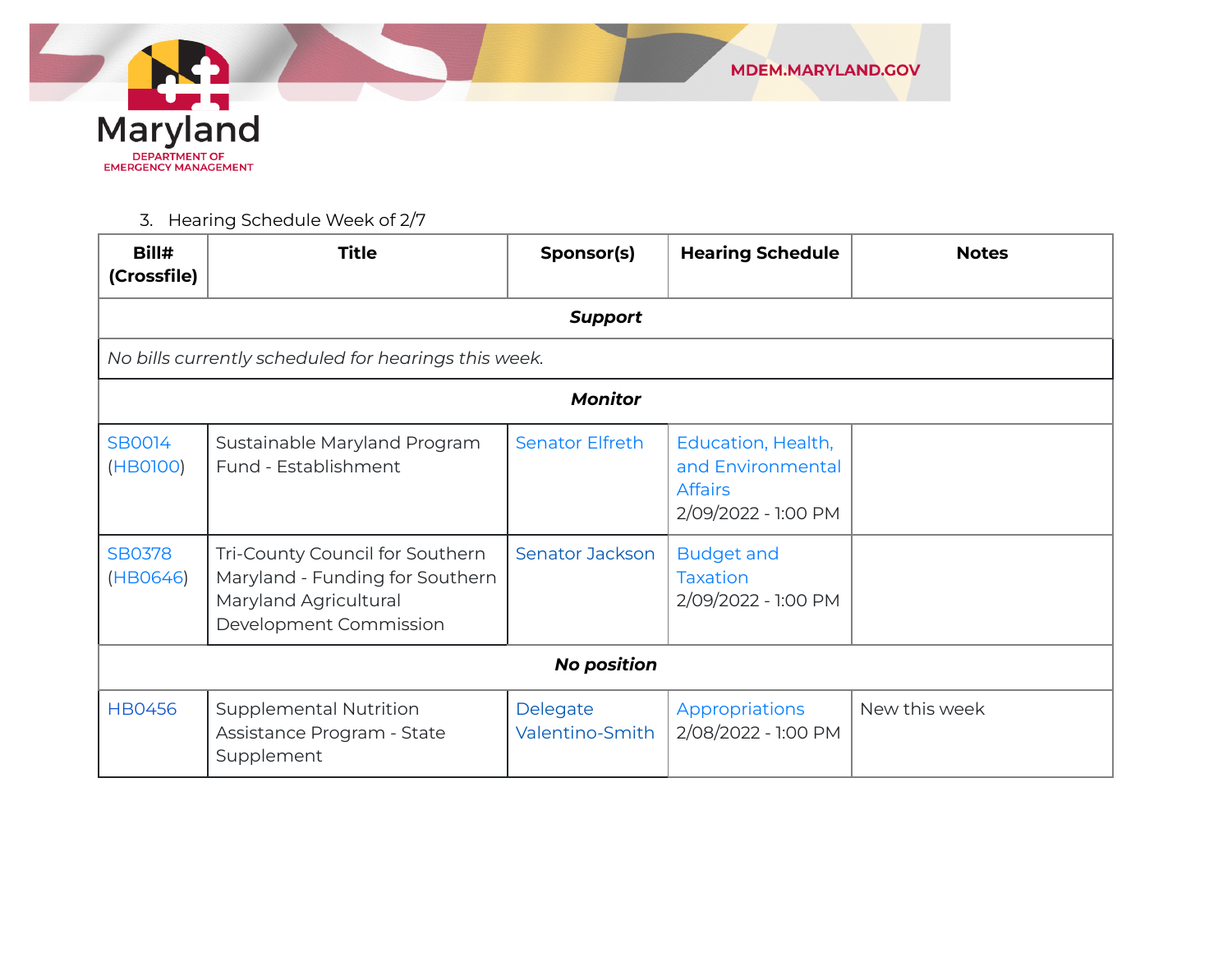

#### 4. Full Legislative Tracking List - 2022 Session

## **NO POSITION**

| <b>Bill/Chapter</b><br>(Cross/ Chapter) | <b>Title</b>                                                                 | <b>Sponsor</b>              | <b>Committees &amp;</b><br><b>Hearings</b>                                       | <b>Notes</b>  |
|-----------------------------------------|------------------------------------------------------------------------------|-----------------------------|----------------------------------------------------------------------------------|---------------|
| <b>HB0456</b>                           | Supplemental<br><b>Nutrition Assistance</b><br>Program - State<br>Supplement | Delegate<br>Valentino-Smith | Appropriations<br>2/08/2022 - 1:00 PM                                            | New this week |
| <b>HB0680</b>                           | <b>Baltimore County -</b><br>Property Tax Credit -<br>Supermarkets.          | Delegate Brooks, et<br>al   | <b>Ways and Means</b><br>2/15/2022 - 1:00pm                                      | New this week |
| SB0362                                  | Primary and<br>Secondary Education<br>- Virtual Schools -<br>Revisions       | <b>Senator Pinsky</b>       | Education, Health,<br>and Environmental<br><b>Affairs</b><br>2/16/2022 - 1:00 PM | New this week |

#### **SUPPORT**

| Bill/          |              |                | <b>Committees &amp;</b> |              |
|----------------|--------------|----------------|-------------------------|--------------|
| <b>Chapter</b> | <b>Title</b> | <b>Sponsor</b> | <b>Hearings</b>         | <b>Notes</b> |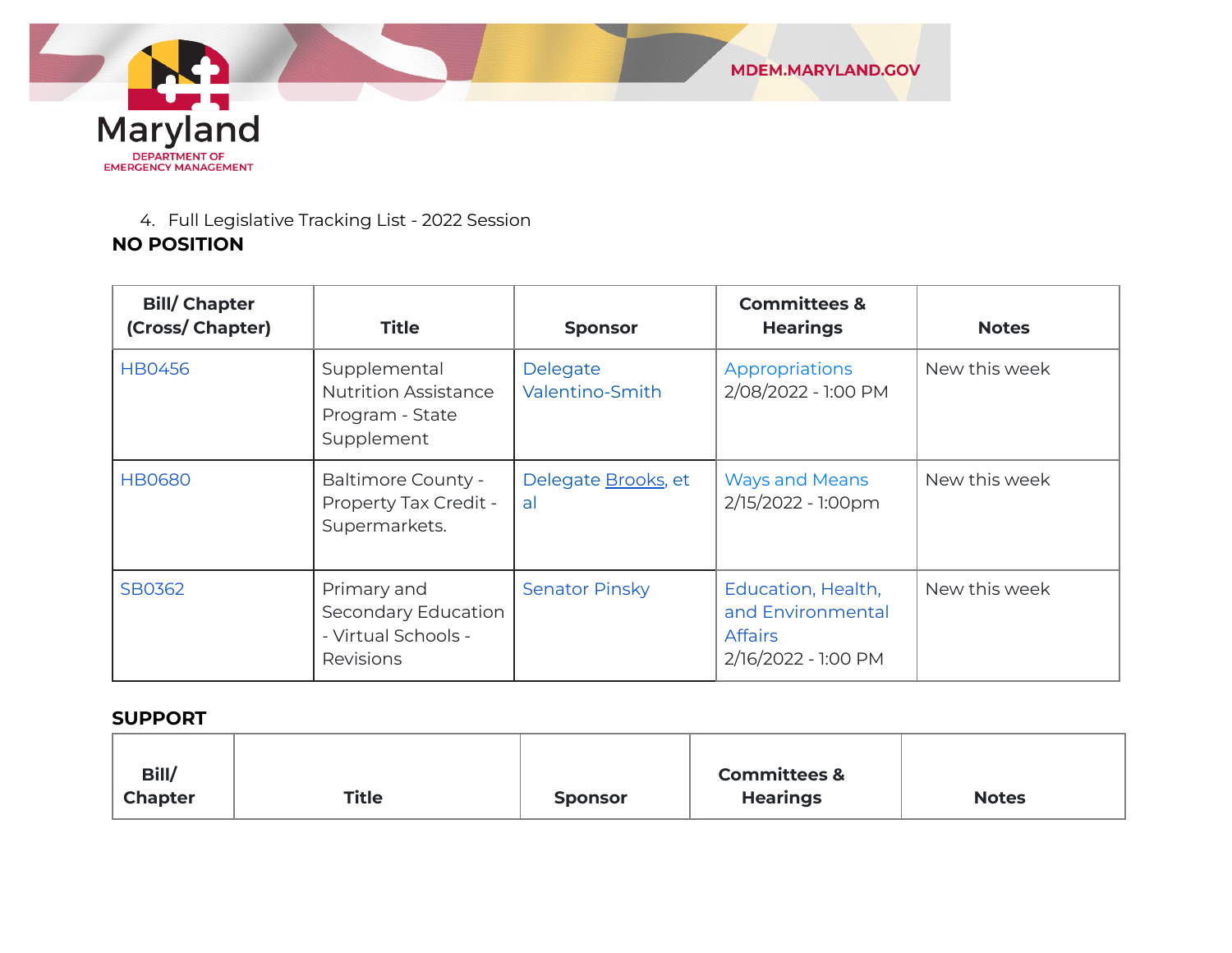

| (Cross/<br><b>Chapter)</b> |                                                                                                                                                                                                                    |                                                  |                                                                                                                                                                                       |                                                                                    |
|----------------------------|--------------------------------------------------------------------------------------------------------------------------------------------------------------------------------------------------------------------|--------------------------------------------------|---------------------------------------------------------------------------------------------------------------------------------------------------------------------------------------|------------------------------------------------------------------------------------|
| <b>HB0147</b><br>(SBO121)  | Maryland Farms and Families<br>Fund, Maryland Food and<br><b>Agricultural Resiliency</b><br>Mechanism Grant Program,<br>and Maryland Farm-to-School<br>Meal Grant Pilot Program -<br>Alterations and Establishment | Delegate<br>Charkoudian<br><b>Senator Hester</b> | House<br>Environment and<br>Transportation<br>1/19/2022 - 1:00 PM<br><b>Ways and Means</b><br>Senate<br>Education, Health, and<br><b>Environmental Affairs</b><br>1/25/2022 - 1:30 PM | Heather testified on<br><b>HB147</b><br>Michael J. will testify on<br><b>SB121</b> |
| <b>HB0150</b><br>(SBO124)  | Public Schools - Grant Program<br>to Reduce and Compost<br>School Waste                                                                                                                                            | Delegate<br>Charkoudian<br>Senator<br>Hettleman  | House<br><b>Ways and Means</b><br>1/27/2022 - 1:00 PM<br>Senate<br>Education, Health, and<br><b>Environmental Affairs</b><br>1/19/2022 - 1:00 PM                                      | Heather submitted<br>written testimony on<br>1/25 for the House<br>hearing.        |
| SB0263                     | <b>Health - Food Service Facilities</b><br>- Beverage Options With<br><b>Children's Meals</b>                                                                                                                      | <b>Senator Beidle</b>                            | Senate<br>Finance<br>2/03/2022 - 1:00 PM                                                                                                                                              | Daphene<br>Altema-Johnson                                                          |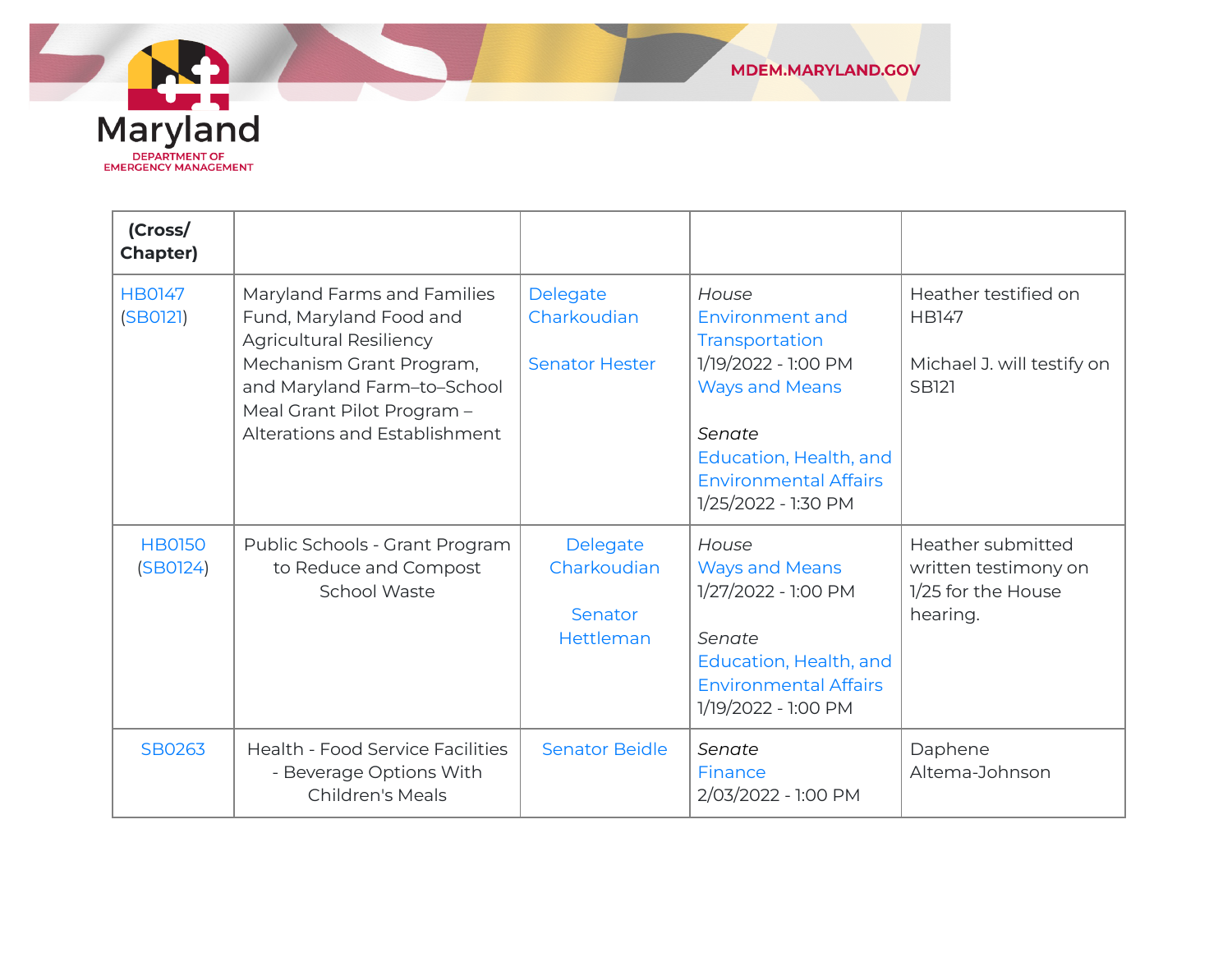

|                           |                                                                             |                                                  |                                                                                                                                                              | volunteered to draft<br>written testimony.                                                                              |
|---------------------------|-----------------------------------------------------------------------------|--------------------------------------------------|--------------------------------------------------------------------------------------------------------------------------------------------------------------|-------------------------------------------------------------------------------------------------------------------------|
| <b>HB0178</b>             | Public Health - Cottage Food<br><b>Businesses - Annual Revenues</b>         | Delegate Chang                                   | <b>Health and</b><br>Government<br><b>Operations</b><br>1/19/2022 - 2:50 PM                                                                                  | Dr. Lansing has<br>volunteered to develop<br>testimony for review in<br>case the bill successfully<br>passes the House. |
| <b>HB0184</b><br>(SB0229) | Environment - On-Farm<br><b>Composting Facilities - Permit</b><br>Exemption | <b>Delegate Shetty</b><br><b>Senator Gallion</b> | House<br>Environment and<br>Transportation<br>2/02/2022 - 1:00 PM<br>Senate<br>Education, Health, and<br><b>Environmental Affairs</b><br>1/25/2022 - 1:30 PM | Dr. Lansing volunteered<br>to draft testimony for<br>the House hearing.                                                 |

#### **SUPPORT WITH AMENDMENTS**

| Bill/<br><b>Chapter</b> |              |                |                         |              |
|-------------------------|--------------|----------------|-------------------------|--------------|
| (Cross/                 |              |                | <b>Committees &amp;</b> |              |
| <b>Chapter)</b>         | <b>Title</b> | <b>Sponsor</b> | <b>Hearings</b>         | <b>Notes</b> |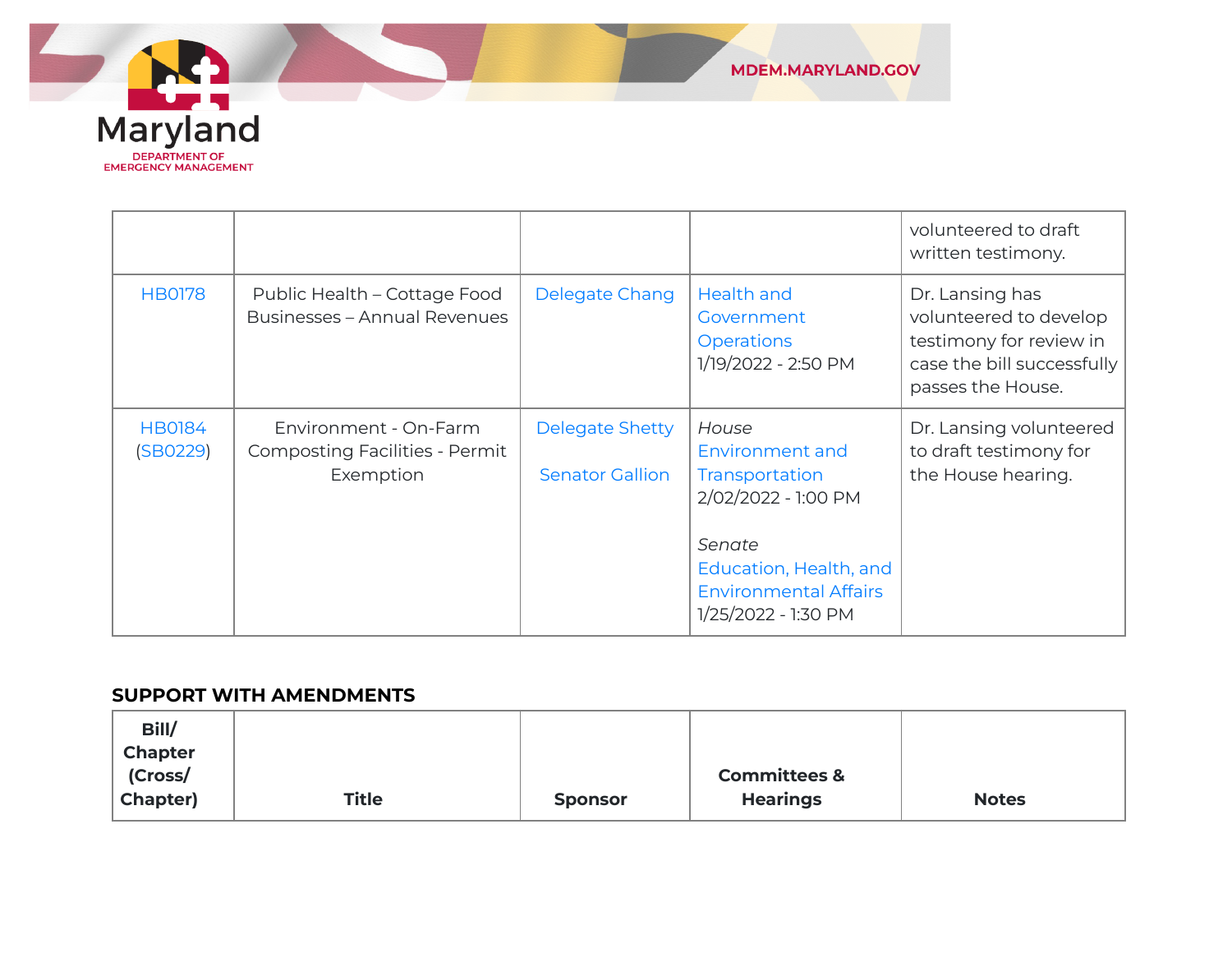

| <b>SB0039</b> | Task Force to Study the<br>Feasibility of Returning to State<br>Meat Processing Inspection<br>(Farms Buy Local Act) | <b>Senator Cassilly</b> | Education, Health, and   E&P strongly supports<br><b>Environmental Affairs</b><br>1/25/2022 - 1:30 PM | this bill. Some<br>amendments were<br>discussed during the<br>1/25 C&C meeting. |
|---------------|---------------------------------------------------------------------------------------------------------------------|-------------------------|-------------------------------------------------------------------------------------------------------|---------------------------------------------------------------------------------|
|---------------|---------------------------------------------------------------------------------------------------------------------|-------------------------|-------------------------------------------------------------------------------------------------------|---------------------------------------------------------------------------------|

### **OPPOSE**

None identified for opposition at this time.

## **MONITOR**

| <b>Bill/Cha</b><br>pter<br>(Cross/<br>Chapter) | <b>Title</b>                                         | <b>Sponsor</b>                                | <b>Org Committees &amp;</b><br><b>Hearings</b>                                        | <b>Notes</b> |
|------------------------------------------------|------------------------------------------------------|-----------------------------------------------|---------------------------------------------------------------------------------------|--------------|
| <b>HB0100</b><br>(SBOO14)                      | Sustainable Maryland Program<br>Fund - Establishment | Delegate<br>Solomon<br><b>Senator Elfreth</b> | House<br>Appropriations<br>1/25/2022 - 1:00 PM                                        |              |
|                                                |                                                      |                                               | Senate<br>Education, Health, and<br><b>Environmental Affairs</b><br>2/9/2022 - 1:00pm |              |